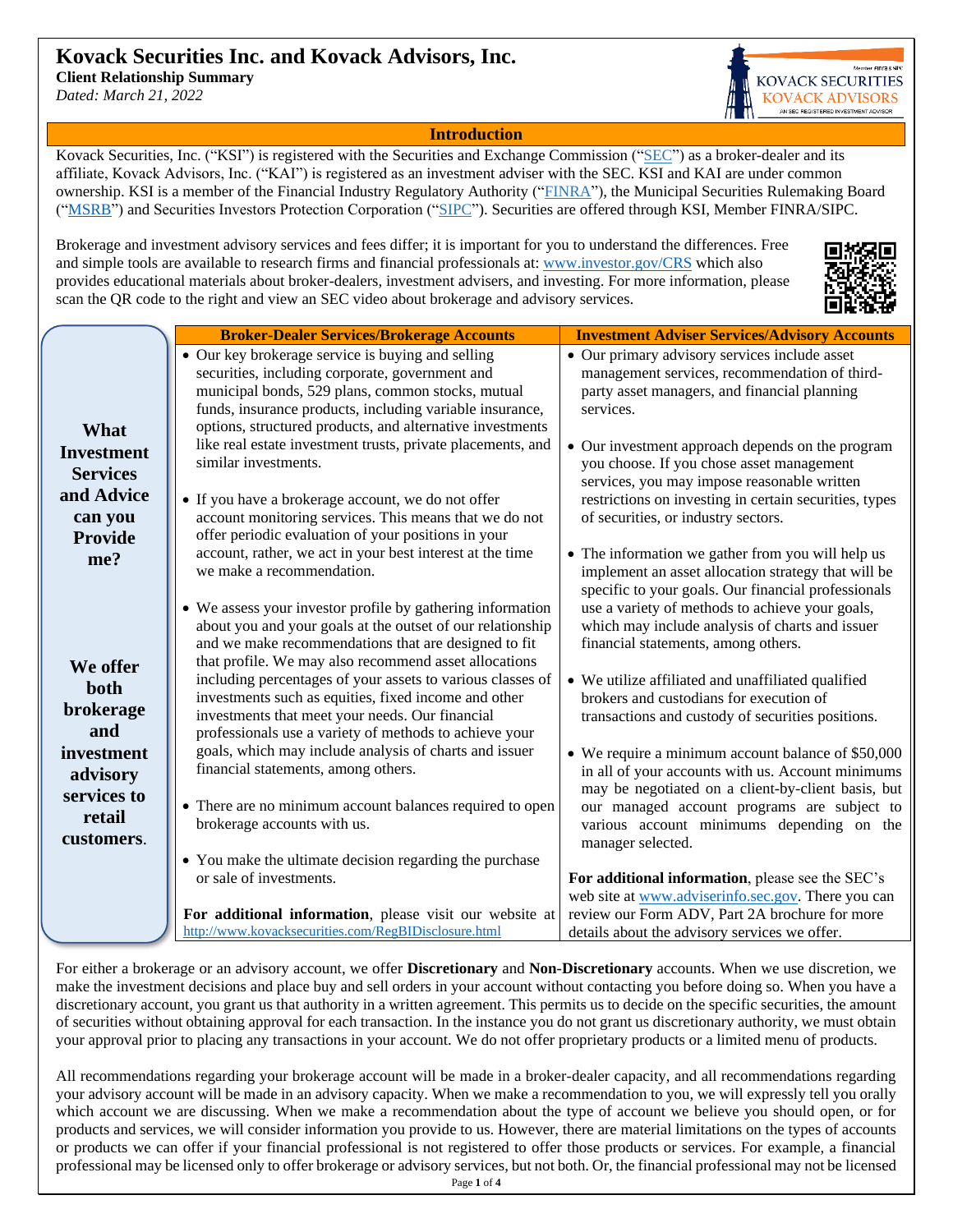to sell all products we offer. If this is the case, that financial professional will not be able to offer you the type of product or service for which he/she is not registered. However, since we have other financial professionals, if you wish to have a type of account, product or service not offered by your financial professional, you should ask to be referred to another of our financial professionals.

## **Conversation Starters.** *Ask your financial professional.*

Given my financial situation, should I choose an investment advisory service? Should I choose a brokerage service? Should I choose both types of services? Why or why not? | How will you choose investments to recommend to me? What is your relevant experience, including your licenses, education, and other qualifications? | What do these qualifications mean? | Are there limitations on the types of products and services you can offer me?

|                                | <b>Broker-Dealer Services/Brokerage Accounts</b>                                                                                                                                                                                                                                                                                                                                                                                                                                                                                                                                                                                                                                                                                                                                                                                                                                                                                                                                         | <b>Investment Adviser Services/Advisory Accounts</b>                                                                                                                                                                                                                                                                                                                                                                                                                                                                                                                                                                                                                                                                                                                                                                                                                                                                                                                                                |  |
|--------------------------------|------------------------------------------------------------------------------------------------------------------------------------------------------------------------------------------------------------------------------------------------------------------------------------------------------------------------------------------------------------------------------------------------------------------------------------------------------------------------------------------------------------------------------------------------------------------------------------------------------------------------------------------------------------------------------------------------------------------------------------------------------------------------------------------------------------------------------------------------------------------------------------------------------------------------------------------------------------------------------------------|-----------------------------------------------------------------------------------------------------------------------------------------------------------------------------------------------------------------------------------------------------------------------------------------------------------------------------------------------------------------------------------------------------------------------------------------------------------------------------------------------------------------------------------------------------------------------------------------------------------------------------------------------------------------------------------------------------------------------------------------------------------------------------------------------------------------------------------------------------------------------------------------------------------------------------------------------------------------------------------------------------|--|
| What<br>Fees<br>Will I<br>Pay? | • When we offer you brokerage services, you pay a<br>transaction-based fee on the specific transaction<br>and not on the value of your account.                                                                                                                                                                                                                                                                                                                                                                                                                                                                                                                                                                                                                                                                                                                                                                                                                                          | • When we offer you advisory services there are typically<br>asset-based fees. Depending on the type of services we<br>provide, there may be financial planning fees, and/or we may<br>share in the fees you pay for third party asset managers.                                                                                                                                                                                                                                                                                                                                                                                                                                                                                                                                                                                                                                                                                                                                                    |  |
|                                | • With stocks or exchange-traded funds, the fee is<br>usually a separate commission. With other<br>investments, such as bonds, this fee may be part of<br>the price you pay for the investment (called a<br>"mark-up" or "mark-down"). These charges<br>typically range between 0% and 3% per transaction.<br>• With mutual funds, structured products alternative<br>investments, and insurance products, a fee typically<br>called a load or a concession reduces the value of<br>your investment. These fees typically range<br>between 3% and 10% of the value of the investment.<br>With some investments you may pay "surrender<br>charges" upon selling.<br>• Mutual funds, insurance products, and alternative<br>investments<br>typically<br>also<br>charge<br>annual<br>management fees which vary depending on the<br>investment, but typically range between 0.25% and<br>1.5% per year. We charge you additional fees for<br>services such as: account maintenance, account | • KAI program fees generally range up to 2.9% of assets under<br>management on an annual basis, including any fee we share<br>with a recommended third-party manager of your account.<br>• KAI offers financial planning services on an hourly basis at a<br>negotiable rate of \$350 per hour and on a fixed-fee basis for a<br>financial plan which is a monthly or quarterly charge.<br>• While we do not charge fees based on performance of your<br>account, some of our third-party managers do (see their<br>disclosures for more detail). We do not share in these fees.<br>• Fees charged by us are established in your agreement for<br>advisory services. If you open an investment advisory account<br>with us, the fee you pay is generally based on the value of<br>your account (ongoing asset-based fees). The fees we charge<br>may be negotiable based on the amount of assets under<br>management, complexity of client goals and objectives, and<br>level of services rendered. |  |
|                                | transfers, ticket charges, wire transfers, account<br>termination, etc. For additional information,<br>please see our brokerage fee schedule at:<br>http://www.kovacksecurities.com/Brokerage_Fee_Schedule.html<br>• The more transactions in your account, the more<br>fees you will be charged. This creates a conflict                                                                                                                                                                                                                                                                                                                                                                                                                                                                                                                                                                                                                                                                | • Our fees are separate from the additional investment<br>expenses, mutual fund, ETF, cash management, custodial,<br>and other fees and expenses charged by custodians, executing<br>brokers, and dealers. We may receive compensation for<br>transactions placed in advisory accounts and for the purchase<br>of investment products recommended.                                                                                                                                                                                                                                                                                                                                                                                                                                                                                                                                                                                                                                                  |  |
|                                | because a broker has an incentive to encourage you<br>to engage in transactions. However, we maintain<br>procedures<br>mitigate<br>conflicts.<br>${\rm to}$<br>these<br>Additionally, our brokers have discretion to lower<br>fees on some securities transactions. More details                                                                                                                                                                                                                                                                                                                                                                                                                                                                                                                                                                                                                                                                                                         | • For more details on the fees and charges visit<br>www.adviserinfo.sec.gov and review our Form ADV, Part<br>2A brochure (specifically Item 5).<br>• In the instance that we charge an asset-based fee, the more                                                                                                                                                                                                                                                                                                                                                                                                                                                                                                                                                                                                                                                                                                                                                                                    |  |
|                                | about our fees appear on our website:<br>http://www.kovacksecurities.com/RegBIDisclosure.html                                                                                                                                                                                                                                                                                                                                                                                                                                                                                                                                                                                                                                                                                                                                                                                                                                                                                            | assets there are in your advisory account, the more you will<br>pay in fees. We therefore have an incentive to encourage you<br>to increase the assets in your account.                                                                                                                                                                                                                                                                                                                                                                                                                                                                                                                                                                                                                                                                                                                                                                                                                             |  |

Whether you choose advisory services or brokerage services, you will pay fees and costs whether you make or lose money on your investments. Fees and costs will reduce any amount of money you make on your investments over time. Please make sure you understand what fees and costs you are paying. Scan the QR code for more information.



## **Conversation Starters.** *Ask your financial professional.*

Help me understand how these fees and costs might affect my investments. If I give you \$10,000 to invest, how much will go to fees and costs and how much will be invested for me?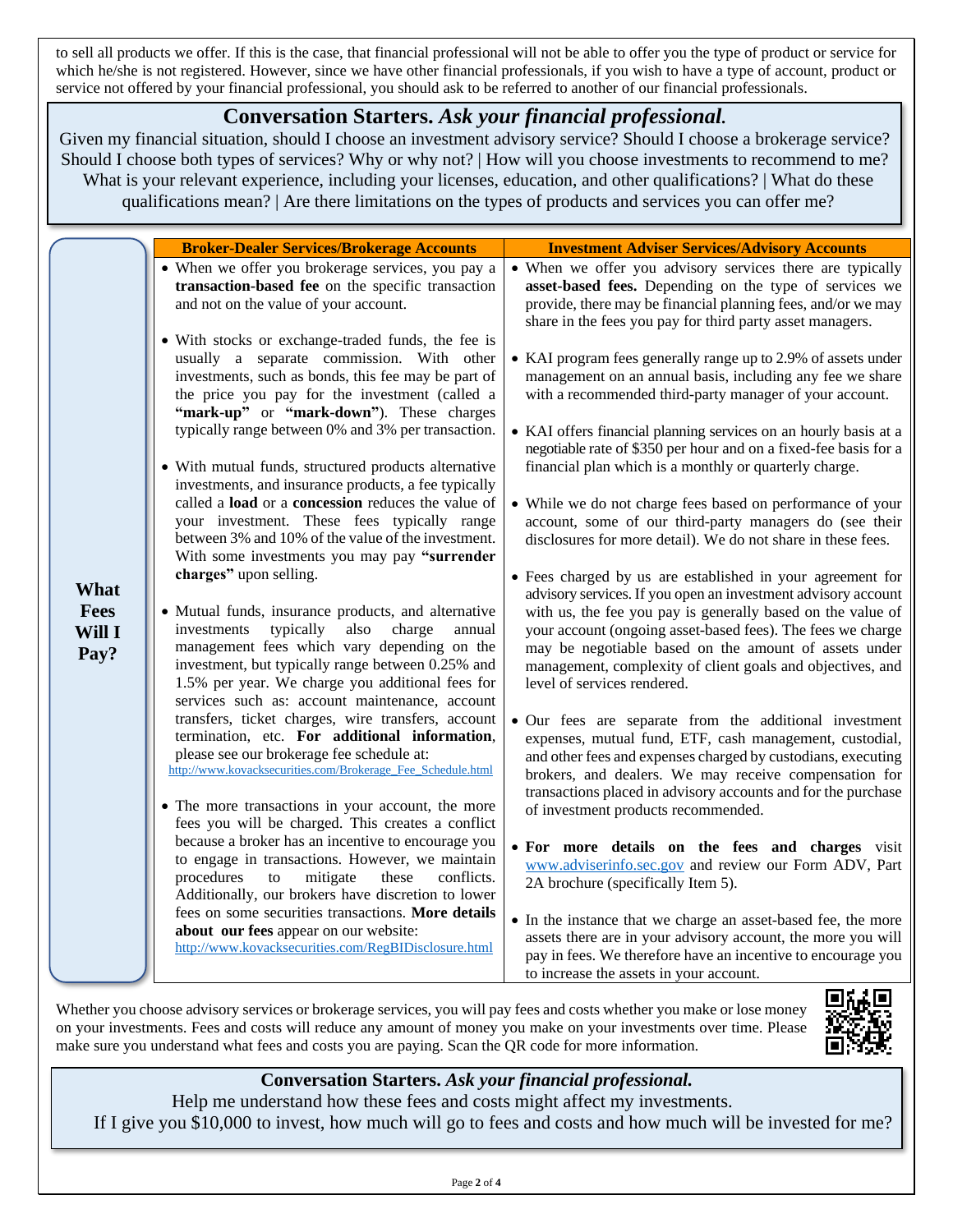**What are your legal obligations to me when providing recommendations as my broker-dealer or when acting as my investment advisor? How else does your firm make money and what conflicts do you have?**

**When we provide you with a recommendation as your broker-dealer or act as your investment adviser**, we have to act in your best interest and not put our interest ahead of yours. At the same time, the way we make money creates some conflicts with your interests. You should understand and ask us about these conflicts because they can affect the recommendations and investment advice we provide to you. Here are some examples to help you understand what this means.

|                                                                                                                     | When we provide recommendations                                                                                                                                                                                                                                                                                                                                                                                                                                                                                                                                                                                                                                                                                                                                                                                                                                                                                                                                                                                                                                                                                       |                                                                                                                                                                                                                                                                                                                                                                                                                                                                                                                                                                                                                                                                                                                                                                                                                                                                                                                                                                                                                                                                                                                                                   |
|---------------------------------------------------------------------------------------------------------------------|-----------------------------------------------------------------------------------------------------------------------------------------------------------------------------------------------------------------------------------------------------------------------------------------------------------------------------------------------------------------------------------------------------------------------------------------------------------------------------------------------------------------------------------------------------------------------------------------------------------------------------------------------------------------------------------------------------------------------------------------------------------------------------------------------------------------------------------------------------------------------------------------------------------------------------------------------------------------------------------------------------------------------------------------------------------------------------------------------------------------------|---------------------------------------------------------------------------------------------------------------------------------------------------------------------------------------------------------------------------------------------------------------------------------------------------------------------------------------------------------------------------------------------------------------------------------------------------------------------------------------------------------------------------------------------------------------------------------------------------------------------------------------------------------------------------------------------------------------------------------------------------------------------------------------------------------------------------------------------------------------------------------------------------------------------------------------------------------------------------------------------------------------------------------------------------------------------------------------------------------------------------------------------------|
|                                                                                                                     | in a brokerage account                                                                                                                                                                                                                                                                                                                                                                                                                                                                                                                                                                                                                                                                                                                                                                                                                                                                                                                                                                                                                                                                                                | When we act as your investment advisor                                                                                                                                                                                                                                                                                                                                                                                                                                                                                                                                                                                                                                                                                                                                                                                                                                                                                                                                                                                                                                                                                                            |
|                                                                                                                     | Certain product sponsors pay us to market their<br>products to you, sponsor our conferences and events,<br>and/or provide allowances to us for marketing and due<br>diligence costs. These payments create a conflict<br>because the incentives can influence us to favor the<br>products of the sponsoring organizations. However,<br>we maintain policies and procedures designed to<br>mitigate these conflicts. More information about<br>revenue sharing payments can be found on our<br>website at:<br>http://kovacksecurities.com/RevenueSharingAgreem<br>ents.html.                                                                                                                                                                                                                                                                                                                                                                                                                                                                                                                                           | • KAI has the discretion to negotiate our fees, minimum<br>account size, minimum annual fees, and other terms of<br>each client's relationship with us.<br>• If your financial professional negotiates to pay certain<br>transaction costs as part of the overall advisory fee,<br>this presents a conflict since there is an incentive to<br>trade your account less frequently or use a custodian<br>that charges lower fees when a more favorable<br>transaction may be available through another<br>custodian. However, we maintain conflict mitigation<br>policies and procedures to address this issue.                                                                                                                                                                                                                                                                                                                                                                                                                                                                                                                                     |
| <b>How else</b><br>does your<br>firm<br>make<br>money<br>and<br>what<br>conflicts<br>of interest<br>do you<br>have? | We may buy and sell your investment through our<br>own accounts which is called principal trading. When<br>we do so, we can earn a profit on the transaction.<br>When we are acting as principal, we are taking the<br>opposite position that you are (buying when you are<br>selling, selling when you are buying). This creates a<br>conflict in that our interests are opposing. However,<br>we take steps to mitigate these conflicts, and<br>generally we don't hold our own positions, except to<br>buy or sell from the marketplace to fill your order.<br>Your financial professional will also receive<br>compensation when we trade on a principal basis. We<br>will send you a transaction confirmation which<br>includes important disclosures, including our<br>compensation.<br>Some products offer higher compensation than<br>others. For example, you pay a lower fee for a stock<br>than you would on a variable annuity. This creates a<br>conflict because we have an incentive to sell products<br>with higher fees to you. However, we have<br>procedures in place to mitigate these conflicts. | • KSI acts as the introducing broker-dealer for some<br>transactions its financial professionals effect as the<br>portfolio manager. We have a conflict of interest in<br>recommending KSI and its custodians. We receive<br>other economic benefits from our clearing brokers<br>(see below). Receipt of economic benefits by us, our<br>management personnel, or our financial professionals<br>creates a conflict of interest that can impair our<br>objectivity when recommending KSI or its custodians.<br>However, we maintain conflict mitigation policies and<br>procedures to address this issue.<br>• If we recommend that you engage the third-party asset<br>manager to manage all or part of your portfolio, we<br>will receive a portion of the advisory fees you pay the<br>third-party adviser. The fees we receive for making<br>referrals to investment advisers provides an economic<br>incentive for us to make referrals to them. For this<br>reason, we have a conflict of interest. However, we<br>maintain policies and procedures to mitigate these<br>conflicts.<br>• If we recommend an advisory account, there may be |
|                                                                                                                     | More information about fees, risks, expenses, and<br>conflicts can be found in product prospectuses and<br>transaction confirmations you receive at or before the<br>completion of a transaction, and in our Regulation Best<br>Interest disclosure here:<br>http://www.kovacksecurities.com/RegBIDisclosure.html                                                                                                                                                                                                                                                                                                                                                                                                                                                                                                                                                                                                                                                                                                                                                                                                     | limitations on the types of products that are available<br>in the account depending on the program you choose<br>because that program's portfolios may be limited to<br>certain mutual fund families and variable products,<br>which will likely change from time to time.                                                                                                                                                                                                                                                                                                                                                                                                                                                                                                                                                                                                                                                                                                                                                                                                                                                                        |

We receive compensation from the sponsoring investment company or insurance company (called **revenue sharing**). Product sponsors provide revenue sharing based on a variety of factors, including total funds we have placed with them (including sweep accounts like money market or bank sweep accounts), persistency or profitability of our business placed with them, and other factors. The cost may be directly or indirectly reflected in the premium or fee for the products we sell. Also, our financial professionals are eligible to participate in educational meetings/conferences by our sponsors and receive non-cash compensation that may include things like expense reimbursements and travel awards. The possibility of this additional compensation or sponsor reimbursements creates a conflict of interest. Since we benefit from these payments, a conflict exists in that it can influence our use of the product sponsor and the sale of their products. Additionally, our clearing brokers and custodians provide payments, credits, products, and services that influence our use of them as clearing brokers and custodians. This includes a share of revenues earned from interest paid on margin balances, which